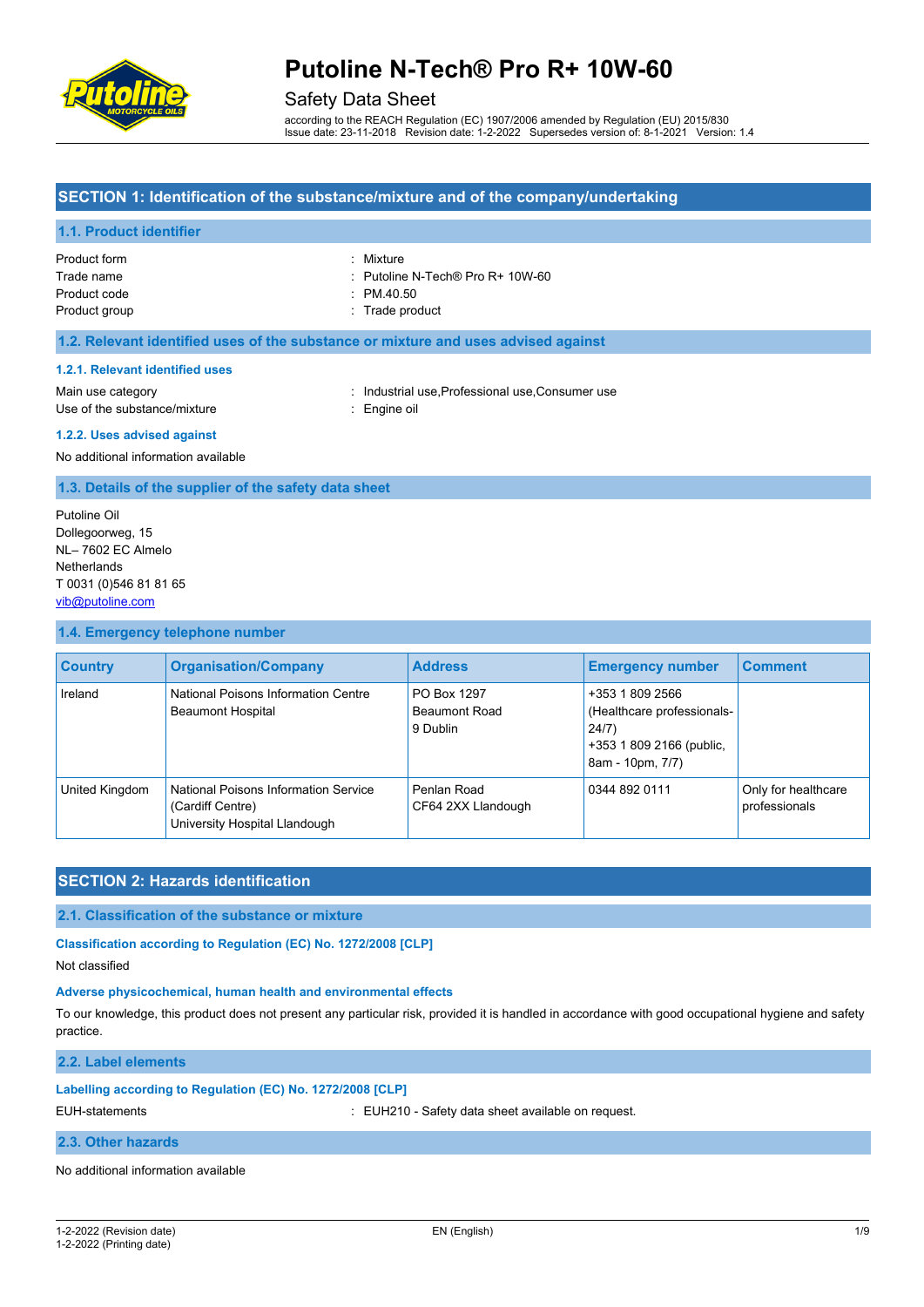# Safety Data Sheet

according to the REACH Regulation (EC) 1907/2006 amended by Regulation (EU) 2015/830

# **SECTION 3: Composition/information on ingredients**

### **3.1. Substances**

# Not applicable

# **3.2. Mixtures**

Comments : Highly refined mineral oils and additives.

| <b>Name</b>                                                            | <b>Product identifier</b>                                                  | $\frac{9}{6}$ | <b>Classification according to</b><br><b>Regulation (EC) No. 1272/2008</b><br><b>ICLP1</b> |
|------------------------------------------------------------------------|----------------------------------------------------------------------------|---------------|--------------------------------------------------------------------------------------------|
| Oil Soluble Polyalkylene Glycol                                        |                                                                            | $1 - 5$       | Aquatic Chronic 3, H412                                                                    |
| Reaction products of Benzeneamine, N-phenyl- with<br>nonene (branched) | CAS-No.: 36878-20-3<br>EC-No.: 701-385-4<br>REACH-no: 01-2119488911-<br>28 | $0.3 - 2.5$   | Aquatic Chronic 4, H413                                                                    |

Full text of H- and EUH-statements: see section 16

Comments **1998** Comments 20% Comments 20% (w/w) DMSOextract, according to IP346.

# **SECTION 4: First aid measures 4.1. Description of first aid measures** First-aid measures after inhalation : Remove person to fresh air and keep comfortable for breathing. First-aid measures after skin contact : Wash skin with plenty of water. First-aid measures after eye contact : Rinse eyes with water as a precaution. First-aid measures after ingestion : Call a poison center or a doctor if you feel unwell.

**4.2. Most important symptoms and effects, both acute and delayed**

No additional information available

**4.3. Indication of any immediate medical attention and special treatment needed**

Treat symptomatically.

| <b>SECTION 5: Firefighting measures</b>                         |                                                                                                                                                          |  |  |  |
|-----------------------------------------------------------------|----------------------------------------------------------------------------------------------------------------------------------------------------------|--|--|--|
| 5.1. Extinguishing media                                        |                                                                                                                                                          |  |  |  |
| Suitable extinguishing media<br>Unsuitable extinguishing media  | : Water spray. Dry powder. Foam. Carbon dioxide.<br>: Do not use a heavy water stream.                                                                   |  |  |  |
| 5.2. Special hazards arising from the substance or mixture      |                                                                                                                                                          |  |  |  |
| Fire hazard<br>Hazardous decomposition products in case of fire | Combustible liquid.<br>: Toxic fumes may be released. Incomplete combustion releases dangerous carbon<br>monoxide, carbon dioxide and other toxic gases. |  |  |  |
| 5.3. Advice for firefighters                                    |                                                                                                                                                          |  |  |  |
| Protection during firefighting                                  | : Do not attempt to take action without suitable protective equipment. Self-contained<br>breathing apparatus. Complete protective clothing.              |  |  |  |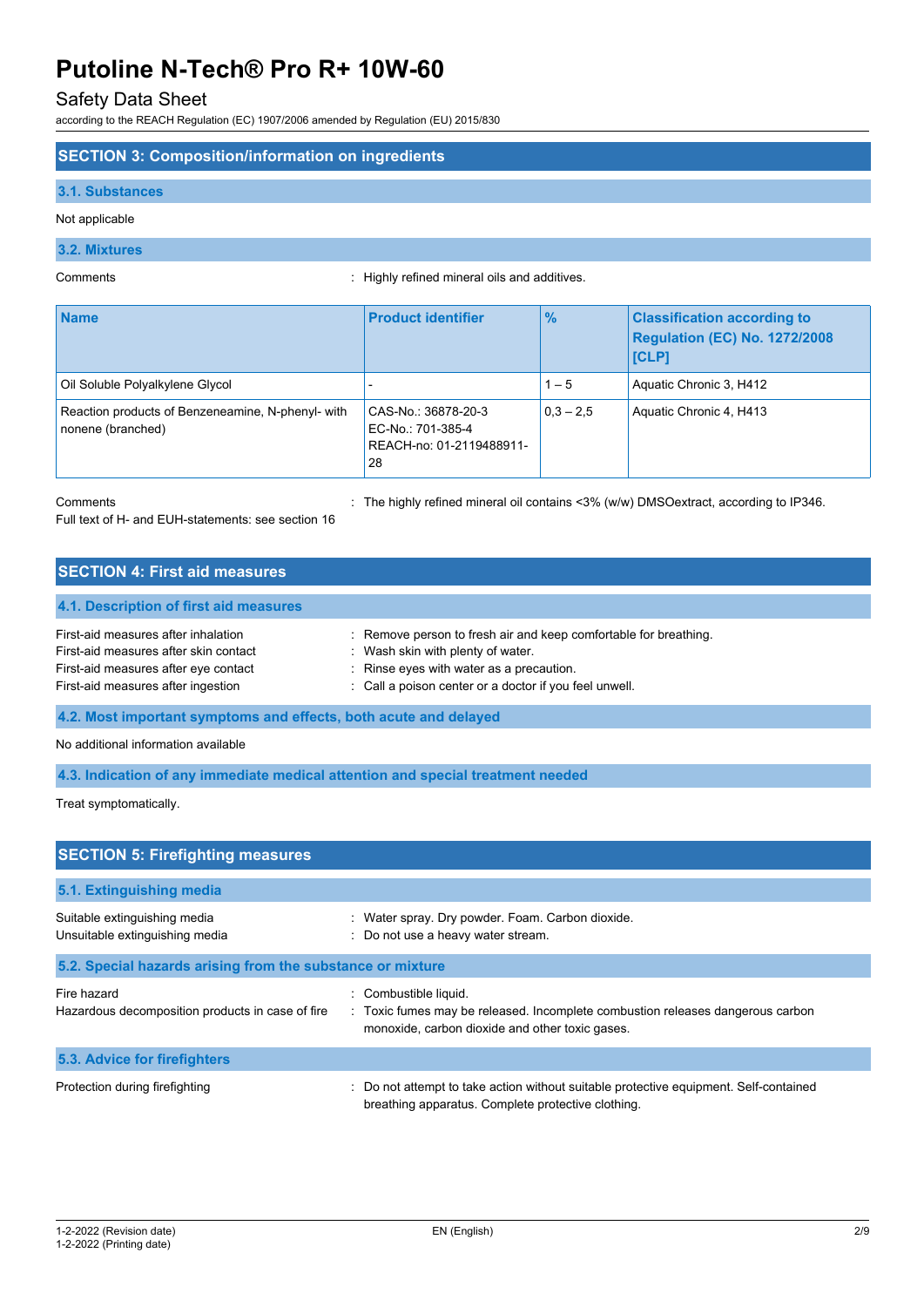# Safety Data Sheet

according to the REACH Regulation (EC) 1907/2006 amended by Regulation (EU) 2015/830

| <b>SECTION 6: Accidental release measures</b>                            |                                                                                                                                                              |
|--------------------------------------------------------------------------|--------------------------------------------------------------------------------------------------------------------------------------------------------------|
| 6.1. Personal precautions, protective equipment and emergency procedures |                                                                                                                                                              |
| 6.1.1. For non-emergency personnel                                       |                                                                                                                                                              |
| Emergency procedures                                                     | : Ventilate spillage area.                                                                                                                                   |
| 6.1.2. For emergency responders                                          |                                                                                                                                                              |
| Protective equipment                                                     | Do not attempt to take action without suitable protective equipment. For further information<br>refer to section 8: "Exposure controls/personal protection". |
| <b>6.2. Environmental precautions</b>                                    |                                                                                                                                                              |
| Avoid release to the environment.                                        |                                                                                                                                                              |
| 6.3. Methods and material for containment and cleaning up                |                                                                                                                                                              |
| Methods for cleaning up<br>Other information                             | Take up liquid spill into absorbent material.<br>Dispose of materials or solid residues at an authorized site.                                               |
| 6.4. Reference to other sections                                         |                                                                                                                                                              |
| For further information refer to section 13                              |                                                                                                                                                              |

| <b>SECTION 7: Handling and storage</b>                            |                                                                                                                                                                                              |
|-------------------------------------------------------------------|----------------------------------------------------------------------------------------------------------------------------------------------------------------------------------------------|
| 7.1. Precautions for safe handling                                |                                                                                                                                                                                              |
| Precautions for safe handling<br>Hygiene measures                 | : Ensure good ventilation of the work station. Wear personal protective equipment.<br>: Do not eat, drink or smoke when using this product. Always wash hands after handling the<br>product. |
| 7.2. Conditions for safe storage, including any incompatibilities |                                                                                                                                                                                              |
| Storage conditions<br>Storage temperature                         | : Store in a well-ventilated place. Keep cool.<br>: $<$ 40 °C                                                                                                                                |
| 7.3. Specific end use(s)                                          |                                                                                                                                                                                              |

No additional information available

| <b>SECTION 8: Exposure controls/personal protection</b>                                                                                                    |                                                       |  |
|------------------------------------------------------------------------------------------------------------------------------------------------------------|-------------------------------------------------------|--|
| 8.1. Control parameters                                                                                                                                    |                                                       |  |
| 8.1.1 National occupational exposure and biological limit values                                                                                           |                                                       |  |
| Putoline N-Tech® Pro R+ 10W-60                                                                                                                             |                                                       |  |
| <b>EU - Indicative Occupational Exposure Limit (IOEL)</b>                                                                                                  |                                                       |  |
| Exposure limits/standards for materials that can be<br>formed when handling this product. When<br>mists/aerosols can occur the following is<br>recommended | 5 mg/m <sup>3</sup> - ACGIH TLV (inhalable fraction). |  |
| Oil Soluble Polyalkylene Glycol                                                                                                                            |                                                       |  |
| <b>EU - Indicative Occupational Exposure Limit (IOEL)</b>                                                                                                  |                                                       |  |
| Exposure limits/standards for materials that can be<br>formed when handling this product. When<br>mists/aerosols can occur the following is<br>recommended | 5 mg/m <sup>3</sup> - ACGIH TLV (inhalable fraction). |  |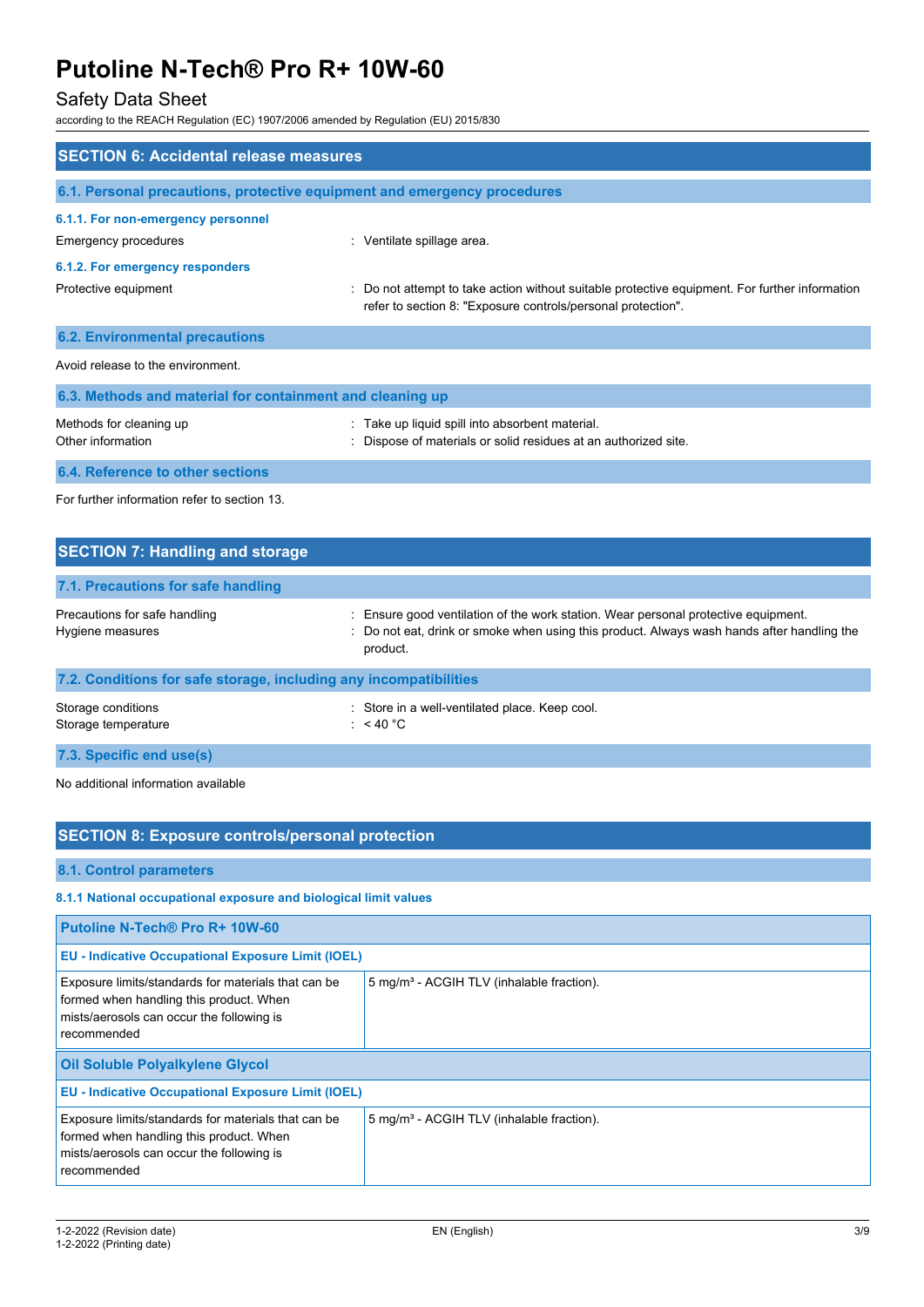# Safety Data Sheet

according to the REACH Regulation (EC) 1907/2006 amended by Regulation (EU) 2015/830

# **8.1.2. Recommended monitoring procedures**

No additional information available

# **8.1.3. Air contaminants formed**

No additional information available

# **8.1.4. DNEL and PNEC**

No additional information available

### **8.1.5. Control banding**

No additional information available

# **8.2. Exposure controls**

#### **8.2.1. Appropriate engineering controls**

### **Appropriate engineering controls:**

Ensure good ventilation of the work station.

#### **8.2.2. Personal protection equipment**

**Personal protective equipment symbol(s):**



#### **8.2.2.1. Eye and face protection**

# **Eye protection:**

# Safety glasses

| <b>Eye protection</b> |                             |                        |                 |
|-----------------------|-----------------------------|------------------------|-----------------|
| <b>Type</b>           | <b>Field of application</b> | <b>Characteristics</b> | <b>Standard</b> |
| Safety glasses        | <b>Droplet</b>              | clear                  | <b>EN 166</b>   |

### **8.2.2.2. Skin protection**

**Skin and body protection:**

Wear suitable protective clothing

# **Hand protection:**

Protective gloves

| <b>Hand protection</b> |                                                 |                                                 |                |                    |                   |
|------------------------|-------------------------------------------------|-------------------------------------------------|----------------|--------------------|-------------------|
| <b>Type</b>            | <b>Material</b>                                 | <b>Permeation</b>                               | Thickness (mm) | <b>Penetration</b> | <b>Standard</b>   |
| Reusable gloves        | Nitrile rubber (NBR),<br>Neoprene rubber (HNBR) | $5$ ( $> 240$ minutes), 6<br>$($ > 480 minutes) | ≥0.35          |                    | <b>EN ISO 374</b> |

#### **8.2.2.3. Respiratory protection**

## **Respiratory protection:**

In case of insufficient ventilation, wear suitable respiratory equipment

### **8.2.2.4. Thermal hazards**

No additional information available

## **8.2.3. Environmental exposure controls**

# **Environmental exposure controls:**

Avoid release to the environment.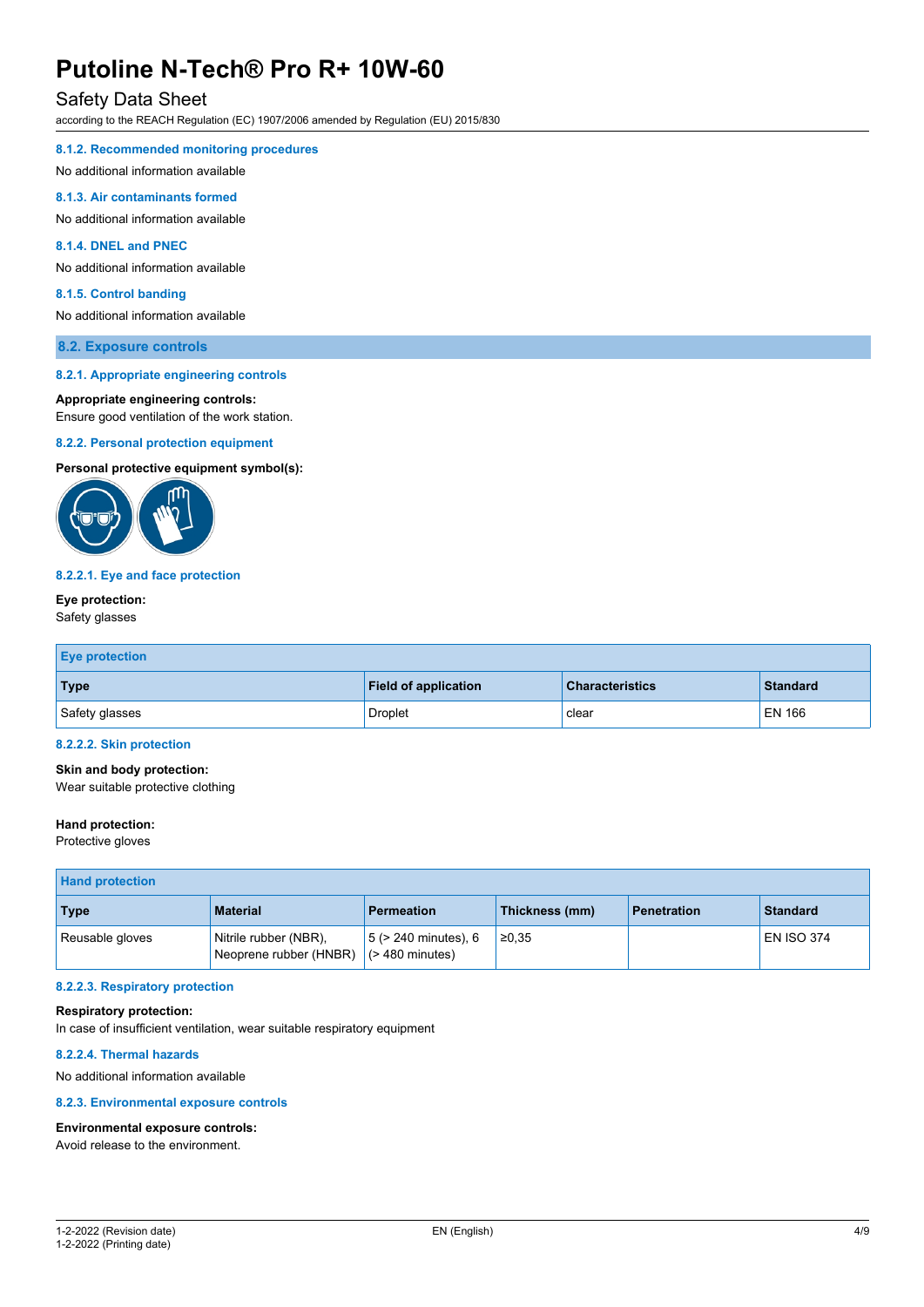# Safety Data Sheet

according to the REACH Regulation (EC) 1907/2006 amended by Regulation (EU) 2015/830

| <b>SECTION 9: Physical and chemical properties</b>         |  |                                             |
|------------------------------------------------------------|--|---------------------------------------------|
| 9.1. Information on basic physical and chemical properties |  |                                             |
| Physical state                                             |  | : Liquid                                    |
| Colour                                                     |  | : Brown.                                    |
| Odour                                                      |  | characteristic.                             |
| Odour threshold                                            |  | No data available                           |
| рH                                                         |  | No data available                           |
| Relative evaporation rate (butylacetate=1)                 |  | : No data available                         |
| Melting point                                              |  | : Not applicable                            |
| Freezing point                                             |  | -30 °C - ASTM D5950 (pour point)            |
| Boiling point                                              |  | : No data available                         |
| Flash point                                                |  | 230 °C - ASTM D92 (COC)                     |
| Auto-ignition temperature                                  |  | No data available                           |
| Decomposition temperature                                  |  | : No data available                         |
| Flammability (solid, gas)                                  |  | : Not applicable                            |
| Vapour pressure                                            |  | : No data available                         |
| Relative vapour density at 20 °C                           |  | No data available                           |
| Relative density                                           |  | No data available                           |
| Density                                                    |  | 0,857 kg/l (15 °C) - ASTM D4052             |
| Solubility                                                 |  | Water: Insoluble / Slightly miscible        |
| Partition coefficient n-octanol/water (Log Pow)            |  | : No data available                         |
| Viscosity, kinematic                                       |  | 162 mm <sup>2</sup> /s (40 °C) - ASTM D7279 |
| Viscosity, dynamic                                         |  | No data available                           |
| <b>Explosive properties</b>                                |  | No data available                           |
| Oxidising properties                                       |  | No data available                           |
| <b>Explosive limits</b>                                    |  | : No data available                         |
|                                                            |  |                                             |

### **9.2. Other information**

No additional information available

# **SECTION 10: Stability and reactivity**

# **10.1. Reactivity**

The product is non-reactive under normal conditions of use, storage and transport.

### **10.2. Chemical stability**

Stable under normal conditions.

# **10.3. Possibility of hazardous reactions**

No dangerous reactions known under normal conditions of use. Reacts violently with (strong) oxidizers.

**10.4. Conditions to avoid**

None under recommended storage and handling conditions (see section 7).

**10.5. Incompatible materials**

No additional information available

**10.6. Hazardous decomposition products**

Under normal conditions of storage and use, hazardous decomposition products should not be produced.

# **SECTION 11: Toxicological information**

# **11.1 Information on toxicological effects**

Acute toxicity (oral) **Example 2** Constant Constant Constant Constant Constant Constant Constant Constant Constant

1-2-2022 (Revision date) 1-2-2022 (Printing date)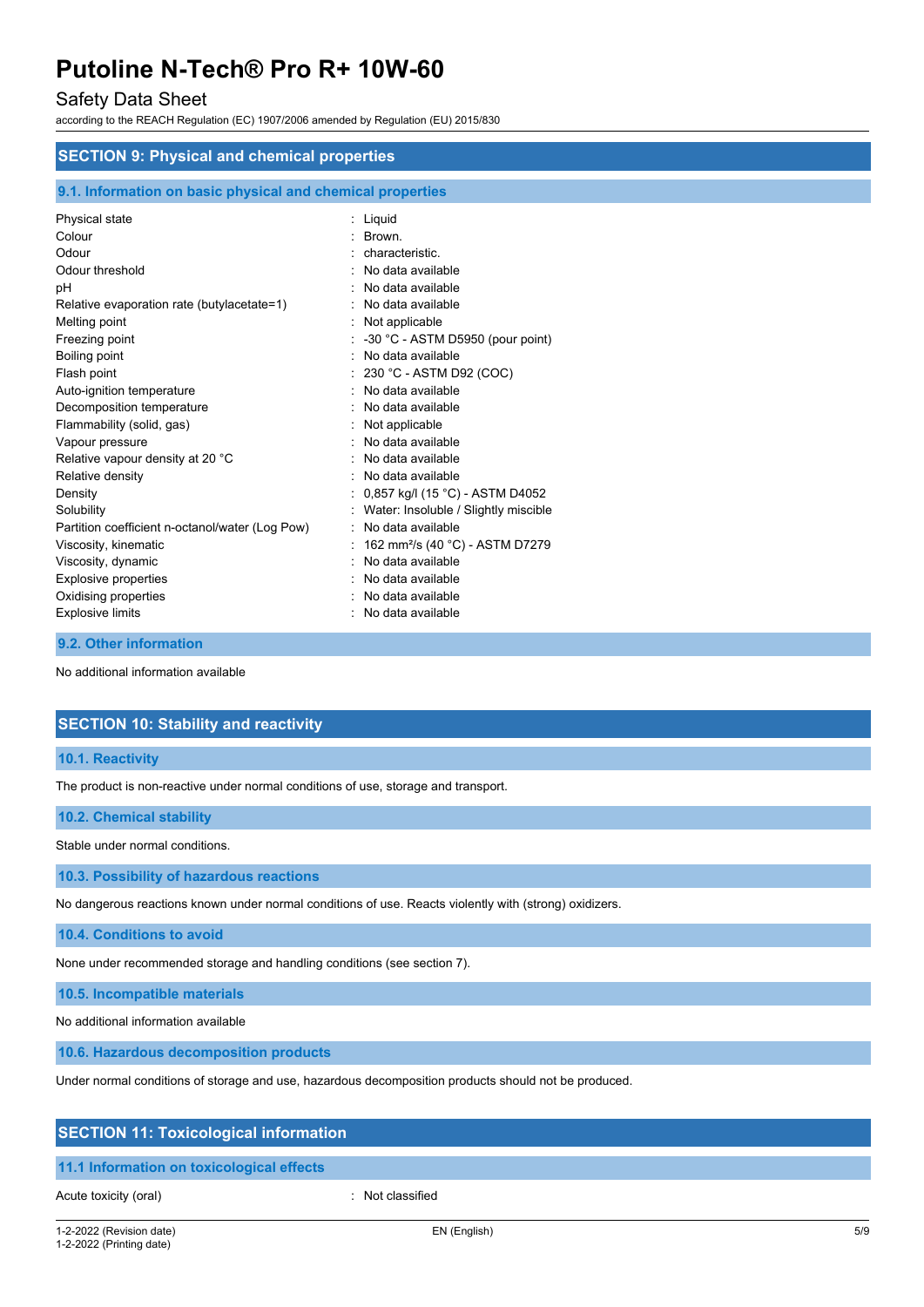# Safety Data Sheet

according to the REACH Regulation (EC) 1907/2006 amended by Regulation (EU) 2015/830

| Acute toxicity (dermal)<br>$\sim$<br>Acute toxicity (inhalation)                 | Not classified<br>: Not classified          |
|----------------------------------------------------------------------------------|---------------------------------------------|
| Reaction products of Benzeneamine, N-phenyl- with nonene (branched) (36878-20-3) |                                             |
| LD50 oral rat                                                                    | > 5000 mg/kg bodyweight (OECD 401 method)   |
| LD50 dermal rat                                                                  | > 2000 mg/kg bodyweight (OECD 402 method)   |
| Skin corrosion/irritation                                                        | : Not classified                            |
| Serious eye damage/irritation                                                    | : Not classified                            |
| Respiratory or skin sensitisation                                                | : Not classified                            |
| Germ cell mutagenicity                                                           | : Not classified                            |
| Carcinogenicity                                                                  | : Not classified                            |
| Reproductive toxicity                                                            | : Not classified                            |
| STOT-single exposure                                                             | : Not classified                            |
| STOT-repeated exposure                                                           | : Not classified                            |
| Aspiration hazard                                                                | : Not classified                            |
| <b>Putoline N-Tech® Pro R+ 10W-60</b>                                            |                                             |
| Viscosity, kinematic                                                             | 162 mm <sup>2</sup> /s (40 °C) - ASTM D7279 |

| <b>SECTION 12: Ecological information</b>                                              |                                                                                                                            |  |  |
|----------------------------------------------------------------------------------------|----------------------------------------------------------------------------------------------------------------------------|--|--|
| 12.1. Toxicity                                                                         |                                                                                                                            |  |  |
| Ecology - general                                                                      | : The product is not considered harmful to aquatic organisms nor to cause long-term adverse<br>effects in the environment. |  |  |
| Hazardous to the aquatic environment, short-term<br>(acute)                            | : Not classified                                                                                                           |  |  |
| Hazardous to the aquatic environment, long-term<br>(chronic)<br>Not rapidly degradable | : Not classified                                                                                                           |  |  |
| Reaction products of Benzeneamine, N-phenyl- with nonene (branched) (36878-20-3)       |                                                                                                                            |  |  |
| LC50 - Fish [1]                                                                        | > 100 mg/l Brachydanio rerio (zebra-fish)                                                                                  |  |  |
| EC50 - Crustacea [1]                                                                   | > 100 mg/l (OECD 202 method)                                                                                               |  |  |
| EC50 72h - Algae [1]                                                                   | $> 100$ mg/l                                                                                                               |  |  |
| NOEC chronic crustacea                                                                 | $> 10$ mg/l                                                                                                                |  |  |
| NOEC chronic algae                                                                     | $> 10$ mg/l                                                                                                                |  |  |
| 12.2. Persistence and degradability                                                    |                                                                                                                            |  |  |
| Oil Soluble Polyalkylene Glycol                                                        |                                                                                                                            |  |  |
| Persistence and degradability                                                          | Not readily biodegradable.                                                                                                 |  |  |
| Reaction products of Benzeneamine, N-phenyl- with nonene (branched) (36878-20-3)       |                                                                                                                            |  |  |
| Biodegradation                                                                         | 1 % (test concentration 20,1 mg/l)                                                                                         |  |  |
| 12.3. Bioaccumulative potential                                                        |                                                                                                                            |  |  |
| No additional information available                                                    |                                                                                                                            |  |  |
| 12.4. Mobility in soil                                                                 |                                                                                                                            |  |  |
| No additional information available                                                    |                                                                                                                            |  |  |

**12.5. Results of PBT and vPvB assessment**

No additional information available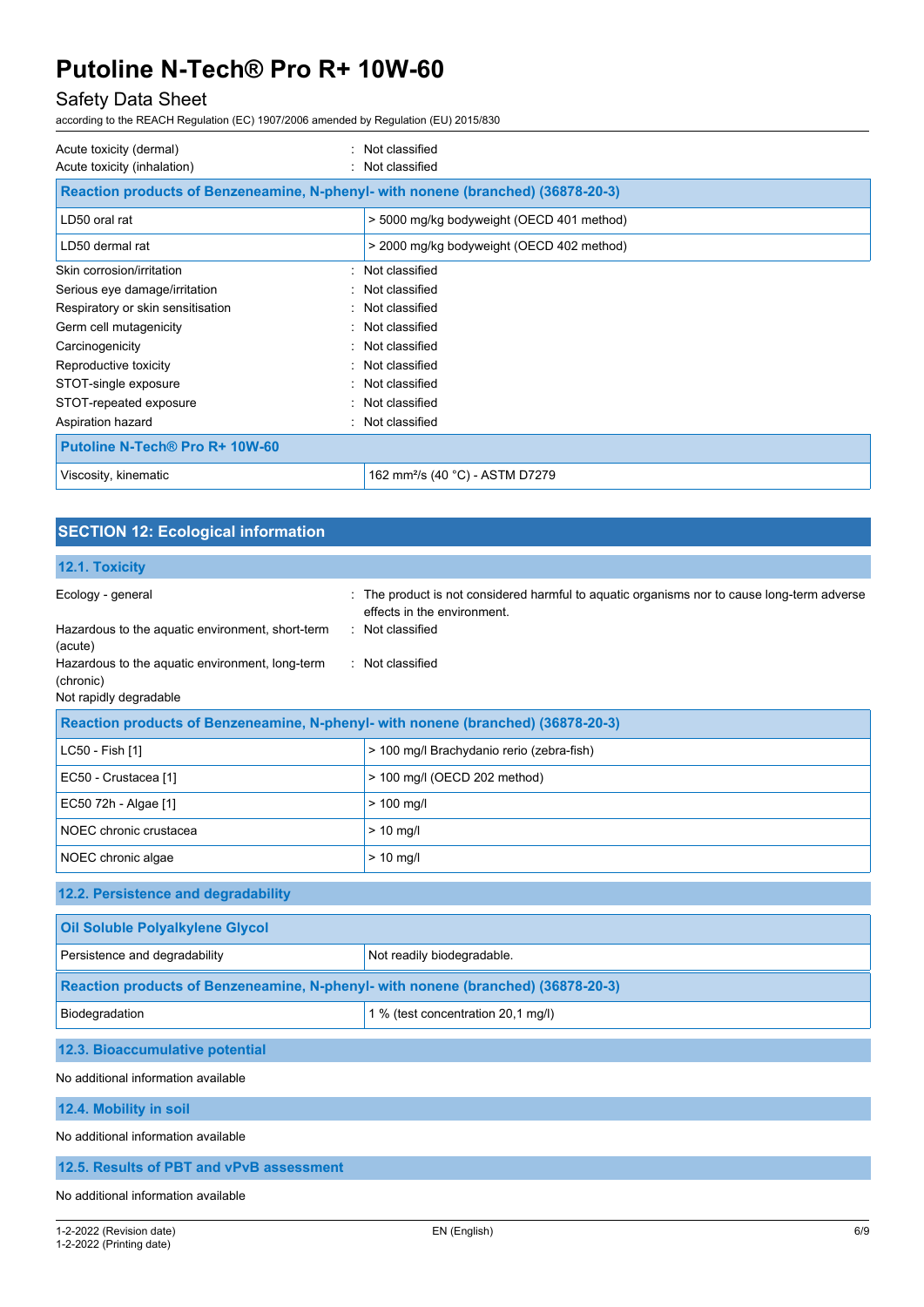# Safety Data Sheet

according to the REACH Regulation (EC) 1907/2006 amended by Regulation (EU) 2015/830

# **12.6. Other adverse effects**

No additional information available

| <b>SECTION 13: Disposal considerations</b> |                                                                                               |  |
|--------------------------------------------|-----------------------------------------------------------------------------------------------|--|
| 13.1. Waste treatment methods              |                                                                                               |  |
| Waste treatment methods                    | : Dispose of contents/container in accordance with licensed collector's sorting instructions. |  |
| European List of Waste (LoW) code          | $\pm$ 13 02 05 <sup>*</sup> - mineral-based non-chlorinated engine, gear and lubricating oils |  |

# **SECTION 14: Transport information**

| In accordance with ADR / IMDG / IATA / ADN / RID |               |               |               |               |
|--------------------------------------------------|---------------|---------------|---------------|---------------|
| <b>ADR</b>                                       | <b>IMDG</b>   | <b>IATA</b>   | <b>ADN</b>    | <b>RID</b>    |
| 14.1. UN number                                  |               |               |               |               |
| Not regulated                                    | Not regulated | Not regulated | Not regulated | Not regulated |
| 14.2. UN proper shipping name                    |               |               |               |               |
| Not regulated                                    | Not regulated | Not regulated | Not regulated | Not regulated |
| 14.3. Transport hazard class(es)                 |               |               |               |               |
| Not regulated                                    | Not regulated | Not regulated | Not regulated | Not regulated |
| 14.4. Packing group                              |               |               |               |               |
| Not regulated                                    | Not regulated | Not regulated | Not regulated | Not regulated |
| <b>14.5. Environmental hazards</b>               |               |               |               |               |
| Not regulated                                    | Not regulated | Not regulated | Not regulated | Not regulated |
| No supplementary information available           |               |               |               |               |

**14.6. Special precautions for user**

#### **Overland transport** Not regulated

**Transport by sea** Not regulated

**Air transport** Not regulated

**Inland waterway transport** Not regulated

**Rail transport**

Not regulated

**14.7. Transport in bulk according to Annex II of Marpol and the IBC Code**

Not applicable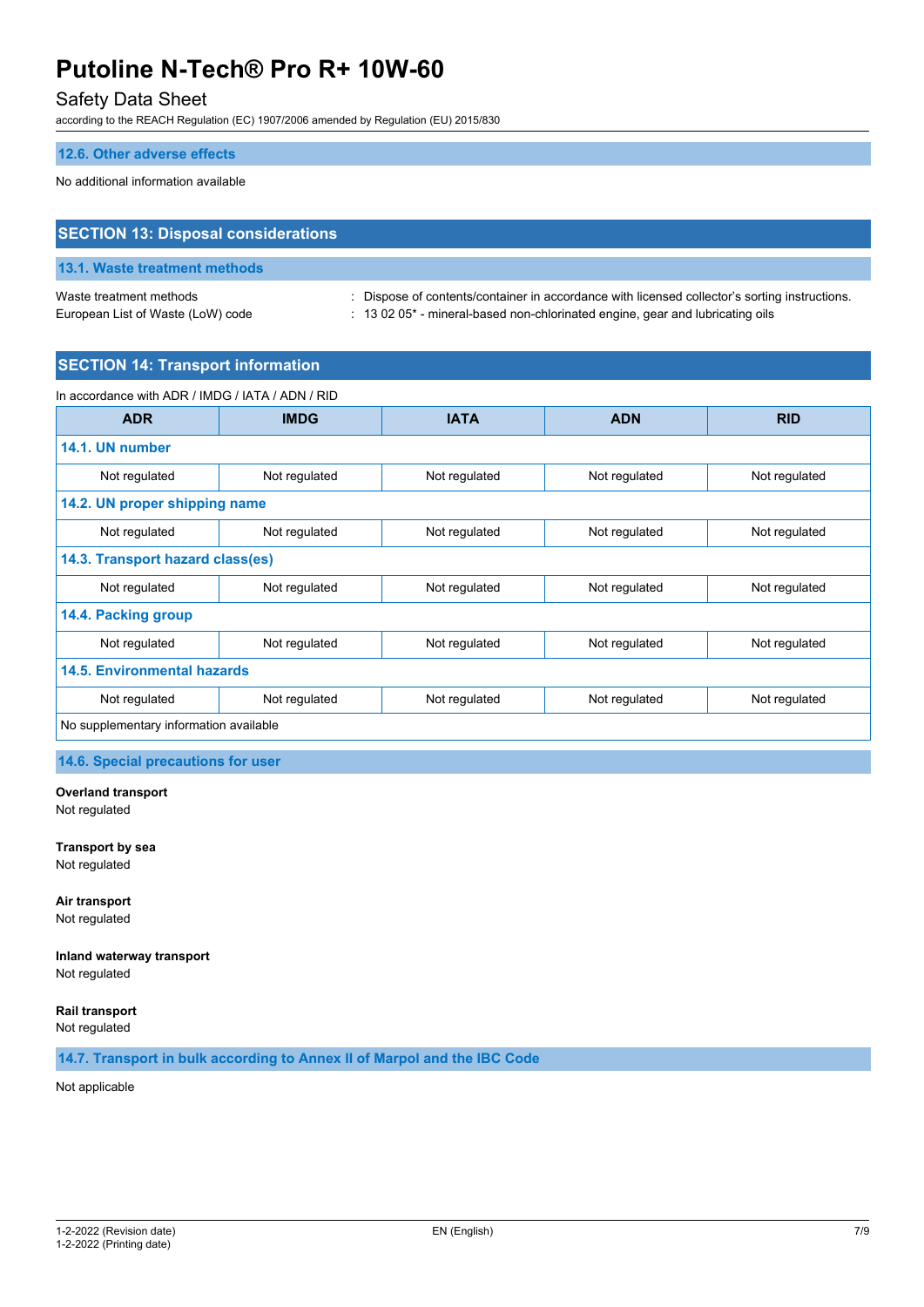# Safety Data Sheet

according to the REACH Regulation (EC) 1907/2006 amended by Regulation (EU) 2015/830

# **SECTION 15: Regulatory information**

**15.1. Safety, health and environmental regulations/legislation specific for the substance or mixture**

## **15.1.1. EU-Regulations**

Contains no REACH substances with Annex XVII restrictions

Contains no substance on the REACH candidate list ≥ 0,1 % / SCL

Contains no REACH Annex XIV substances

Contains no substance subject to Regulation (EU) No 649/2012 of the European Parliament and of the Council of 4 July 2012 concerning the export and import of hazardous chemicals.

Contains no substance subject to Regulation (EU) No 2019/1021 of the European Parliament and of the Council of 20 June 2019 on persistent organic pollutants

Contains no substance subject to Regulation (EU) 2019/1148 of the European Parliament and of the Council of 20 June 2019 on the marketing and use of explosives precursors.

#### **15.1.2. National regulations**

No additional information available

**15.2. Chemical safety assessment**

No chemical safety assessment has been carried out

# **SECTION 16: Other information**

| Indication of changes |                                                     |               |                 |
|-----------------------|-----------------------------------------------------|---------------|-----------------|
| <b>Section</b>        | <b>Changed item</b>                                 | <b>Change</b> | <b>Comments</b> |
|                       | Supersedes                                          | Modified      |                 |
|                       | Revision date                                       | Modified      |                 |
| 3                     | Composition/information on ingredients              | Modified      |                 |
| 5.2                   | Hazardous decomposition products in case of<br>fire | Modified      |                 |
| 10.3                  | Possibility of hazardous reactions                  | Modified      |                 |

| <b>Abbreviations and acronyms:</b> |                                                                                                 |
|------------------------------------|-------------------------------------------------------------------------------------------------|
| <b>ADN</b>                         | European Agreement concerning the International Carriage of Dangerous Goods by Inland Waterways |
| <b>ADR</b>                         | European Agreement concerning the International Carriage of Dangerous Goods by Road             |
| <b>ATE</b>                         | <b>Acute Toxicity Estimate</b>                                                                  |
| <b>BCF</b>                         | <b>Bioconcentration factor</b>                                                                  |
| <b>BLV</b>                         | Biological limit value                                                                          |
| <b>BOD</b>                         | Biochemical oxygen demand (BOD)                                                                 |
| <b>COD</b>                         | Chemical oxygen demand (COD)                                                                    |
| <b>DMEL</b>                        | <b>Derived Minimal Effect level</b>                                                             |
| <b>DNEL</b>                        | Derived-No Effect Level                                                                         |
| EC-No.                             | European Community number                                                                       |
| <b>EC50</b>                        | Median effective concentration                                                                  |
| EN                                 | European Standard                                                                               |
| <b>IARC</b>                        | International Agency for Research on Cancer                                                     |
| <b>IATA</b>                        | International Air Transport Association                                                         |